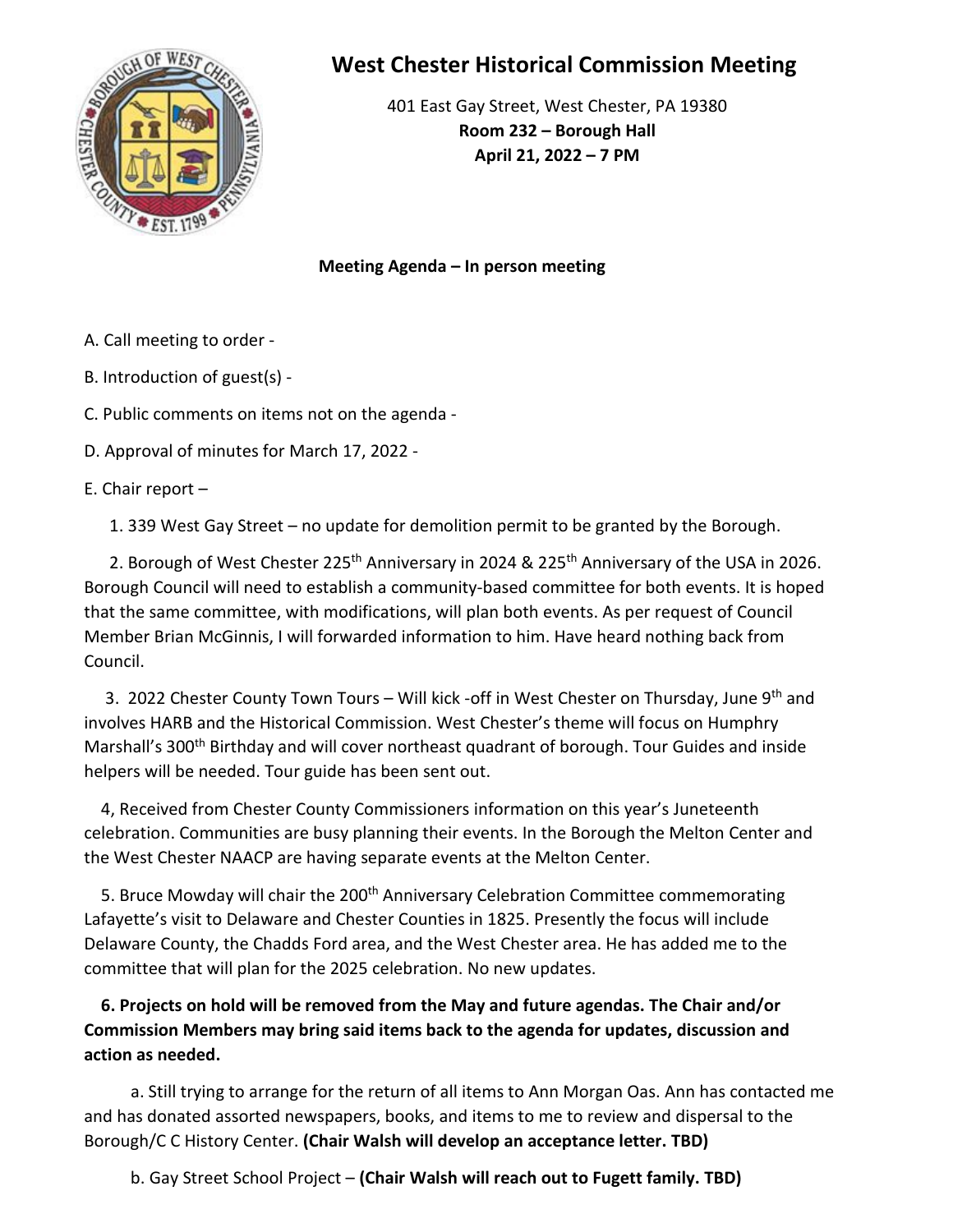c. Virtual meeting held with Cory Kergarise, West Chester Planning Commission and HARB on Tuesday, February 23, 2021. Topic: *Zoning & Preservation.* Received items from Catherine Quillman and Chris Lang. Purpose: **Possible changes to Planning Ordinance (Chair Walsh to contact the Planning Commission and HARB.TBD)**

 d. CCHPN Leadership Luncheon held on Saturday, April 10, 2021 – We still need to obtain the demolition ordinances from East Brandywine and Schuylkill Townships plus obtain East Brandywine presentations and share with Commission. We have Thornbury Township's ordinance. Purpose:

## Possible changes to Planning Ordinance (Should be included as part of item c above)

 e. Chestnut Street Parking Garage/Chester County History Center's Raymond Rettew History Project – Eric Lorgus - (**On hold until 2022 - TBD**)

 f. Local History Presentations – future programs- Bayard Rustin program with Mitchell Crane and/or Florence Miller plus other possible in-person or virtual programs. **(Kora Stahl & Sandra Ram - TBD)**

 g. Chester County Courthouse and Gnomon – Jonathan Hoppe & TiJa Butcher – Tom has previously contacted Becky Brain of the County Commissioners office on behalf of the project committee and have been working on other County projects. (**On hold. Note: Pedestal is still on southside of Old Courthouse lawn**)

## F. Vice-Chair Sandra Ram

- 1. Social Media –
- 2. Interns –

3. C.A.L. M. at WCU on April 8, 2022, from 3 pm to 5pm, room 225, Lawrence Hall -

- G. Committee/task reports and updates:
	- 1. Heritage Trees Kora Stahl –
	- 2. Archaeology Kora Stahl –
	- 3. Humphry Marshall Project Chris Lang –
	- 4. Juneteeth 2022 Everett Butcher –
	- 5. Wiki Project Eric Lorgus Update on meeting with W C U intern on 3/22/22. -
- H. Other member's reports or comments
- I. Old business –

J. New Business –

K. Announcements and adjournment –